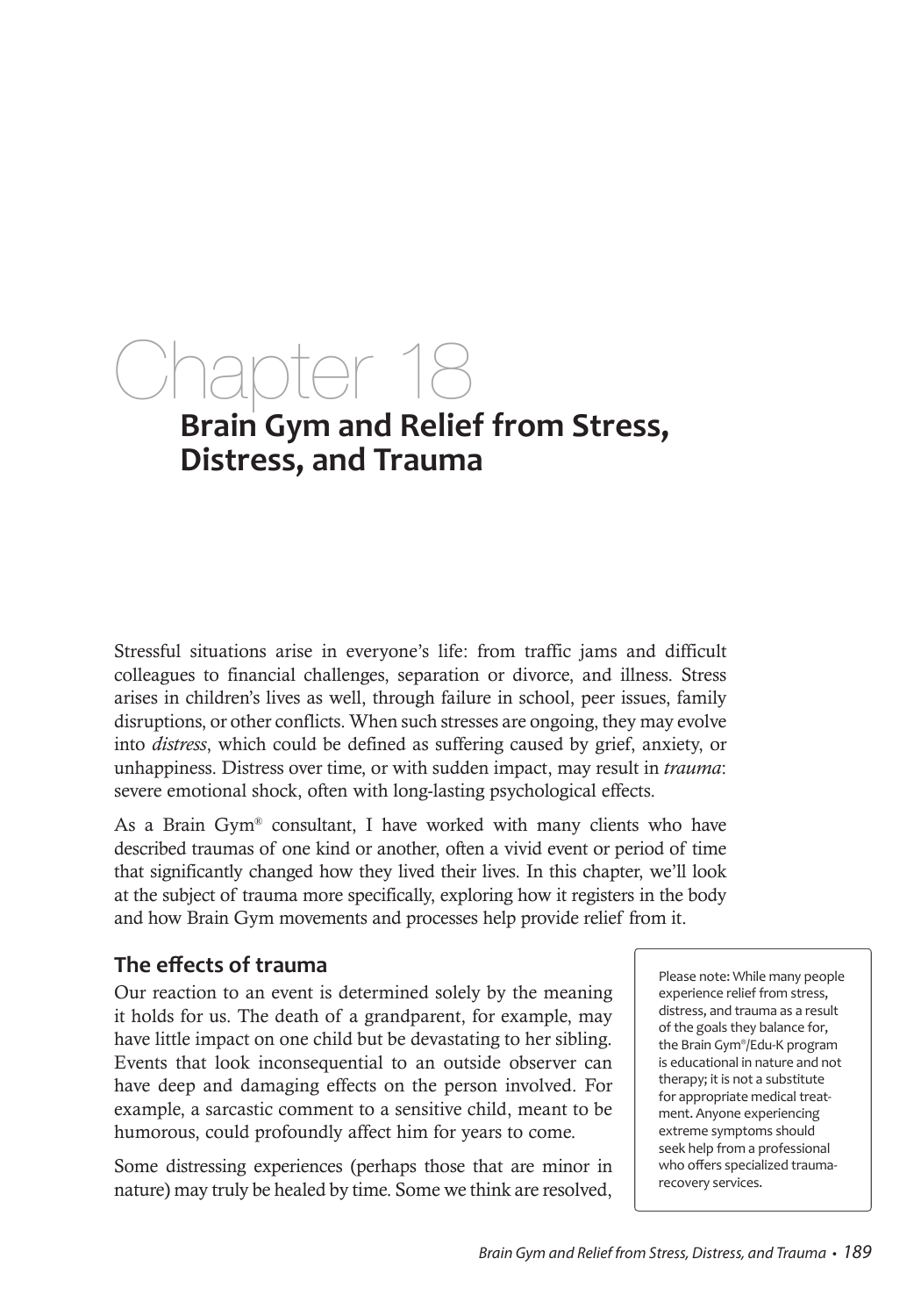but they're only hiding as we create and refine techniques for burying or ignoring them. Putting our emotional reactions on hold is actually a very important shortterm coping strategy: it allows us to do what must be done in the moment. But the temptation is strong never to return to finish our healing process.

"Forgotten" or simply unrecognized trauma can be at the root of many of our conditioned responses. For example, I became surprisingly emotional when doing life insurance and estate planning with my husband; then I realized that this topic was touching strongly on a childhood memory from more than forty years prior: the shock of my father's sudden death when I was eleven years old, and the challenges my family experienced afterward. It's important to recognize trauma in our life for what it is, or was, and address it consciously, at the right time.

### **Calling on Brain Gym**

September 11, 2001, was a day of devastating terrorist strikes in the United States. I was in Germany, enjoying the last afternoon of a course that followed the 2001 Brain Gym® International Conference, at the moment we heard the news.

We were shocked, confused, upset—and had only the sketchiest details. In class, we instinctively began using Hook-ups, the Positive Points, and other Brain Gym processes as we supported each other. Brain Gym tools may seem so simple, but as we shared them, a spirit of calm began to fill the room. The confusion and grief were still there, but the tremendous sense of anxiety and shock slowly began to diminish.

When class ended, I returned to my hotel room. My husband had arrived just the day before, to join me for a post-conference travel holiday, and together we saw it all on television: the awful destruction. Thousands dead. My heart ached as the impact of the day's events sank in.

I was grateful that I had Brain Gym movements and Edu-K balancing to fall back on. Every time I felt overwhelmed by what was happening, I'd go through the pace process, often concluding by sitting in Hook-ups for perhaps fifteen minutes or more. I'd feel tension slowly release and a more relaxed state begin to return; I'd feel my thoughts calm down and emotional numbness abate as my breathing deepened and the awareness of my own heart increased. Sometimes I'd lead myself through an entire Brain Gym balance with the goal of being in the present moment: "I am here, now, and I am safe."

The travel that my husband and I managed to do seemed quite surreal: driving through vineyards and touring castles, knowing that the wreckage of the World Trade Center was still smoldering back home. The fantasy of visiting exotic places, juxtaposed with the reality of world events, became an emotional roller coaster.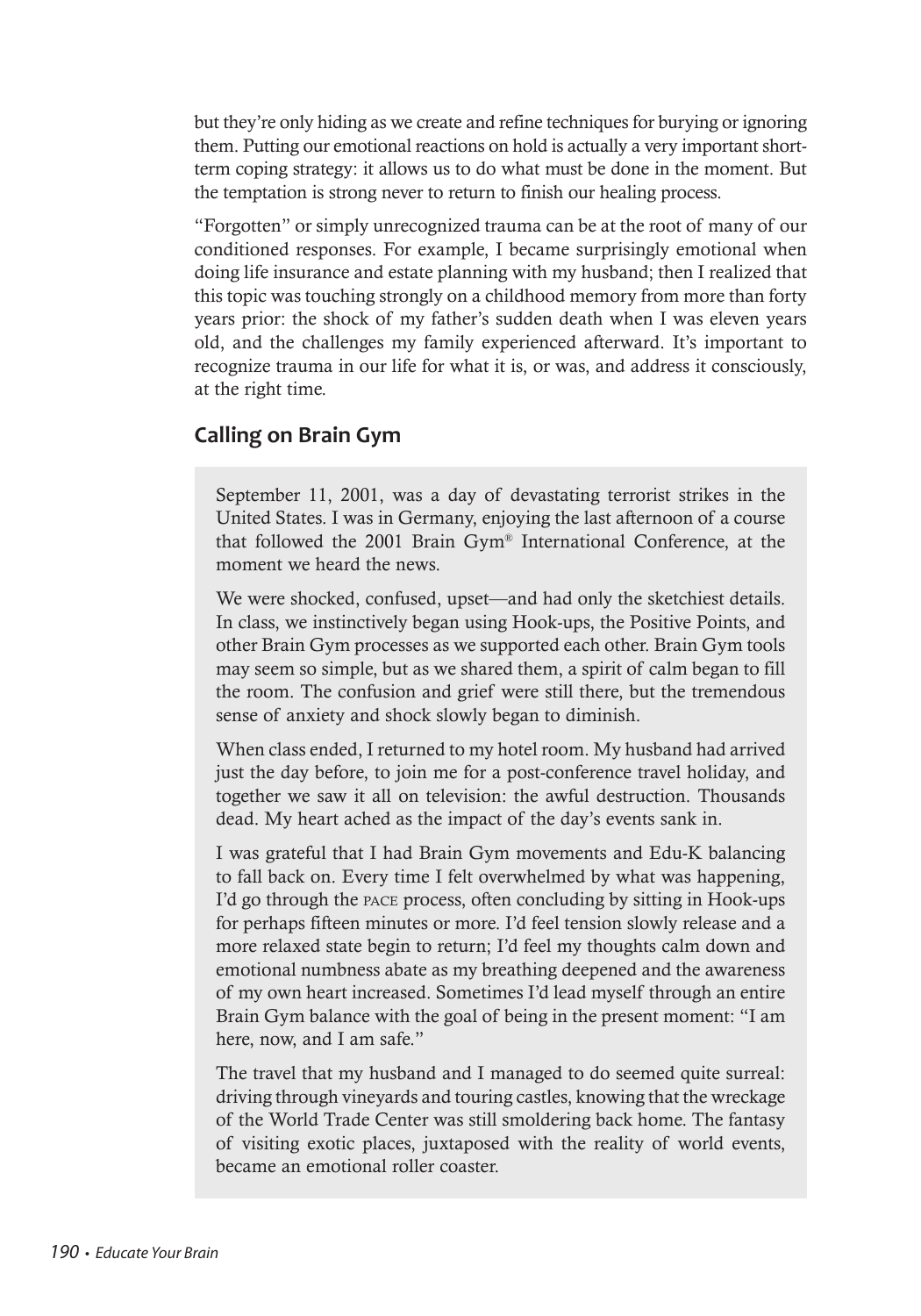Finally, the airlines were operating again, and we were on a flight from Germany to New York. Distress and pain were all around, in the faces of airline employees and fellow travelers. It was a palpable force in the very air of that flight.

I kept calling on my Brain Gym tools to relieve the stress of the moment and return to as balanced a state as was possible: doing pace as I waited in the airport, Hook-ups and Positive Points in my seat on the airplane, and other movements as I stood to stretch during the flight. I did them *all*.

I was relieved to finally be home, but then was faced with the incessant media coverage of ongoing events. Everywhere I turned, news reports refreshed the trauma in my mind-body system. I turned again and again to my Brain Gym tools. It's not that Brain Gym made my days easy or comfortable; as for everyone, it was truly a time of shock and mourning. But I was grateful for the way it allowed me to deal with the emotions that came up and remain as clear as possible.

### **Moving out of trauma**

As we have discussed throughout this book, we are most at ease when our main brain structures are able to share information with one another. But under stress, our mind-body system automatically prepares for self-preservation: less vital resources are switched off and energy is routed to the brain stem. Access to formal reasoning vanishes and we become hyper-alert, our nerves on edge.

The strong emotional component provided by the limbic system bonds to the memory of where we are and what we are doing at the time of a traumatic event. The entire picture of this moment becomes vividly established in our body's memory, ready to emerge when we're reminded of the situation. This process is intended to protect us, so we can avoid repeating the injury. The challenge comes when the pattern outlives its usefulness, and we are left with an automatic stress response that no longer serves us.

When we are faced with a stress reaction and call on Brain Gym movements or Edu-K balancing, we help our mind-body system return to a state of greater ease. Taking time to deeply notice these changes reinforces our awareness that a new, integrated pattern has been established. If the emotion resurfaces, we can address it again with Brain Gym movements or balancing. Eventually, our impulse to return to the old, un-integrated pattern begins to fade.

### **Sharing tools that help**

About six weeks after September 11, I was at a conference where many of the participants were from New York City. Over lunch on the first day, a few of us began talking about where we had been at the time of the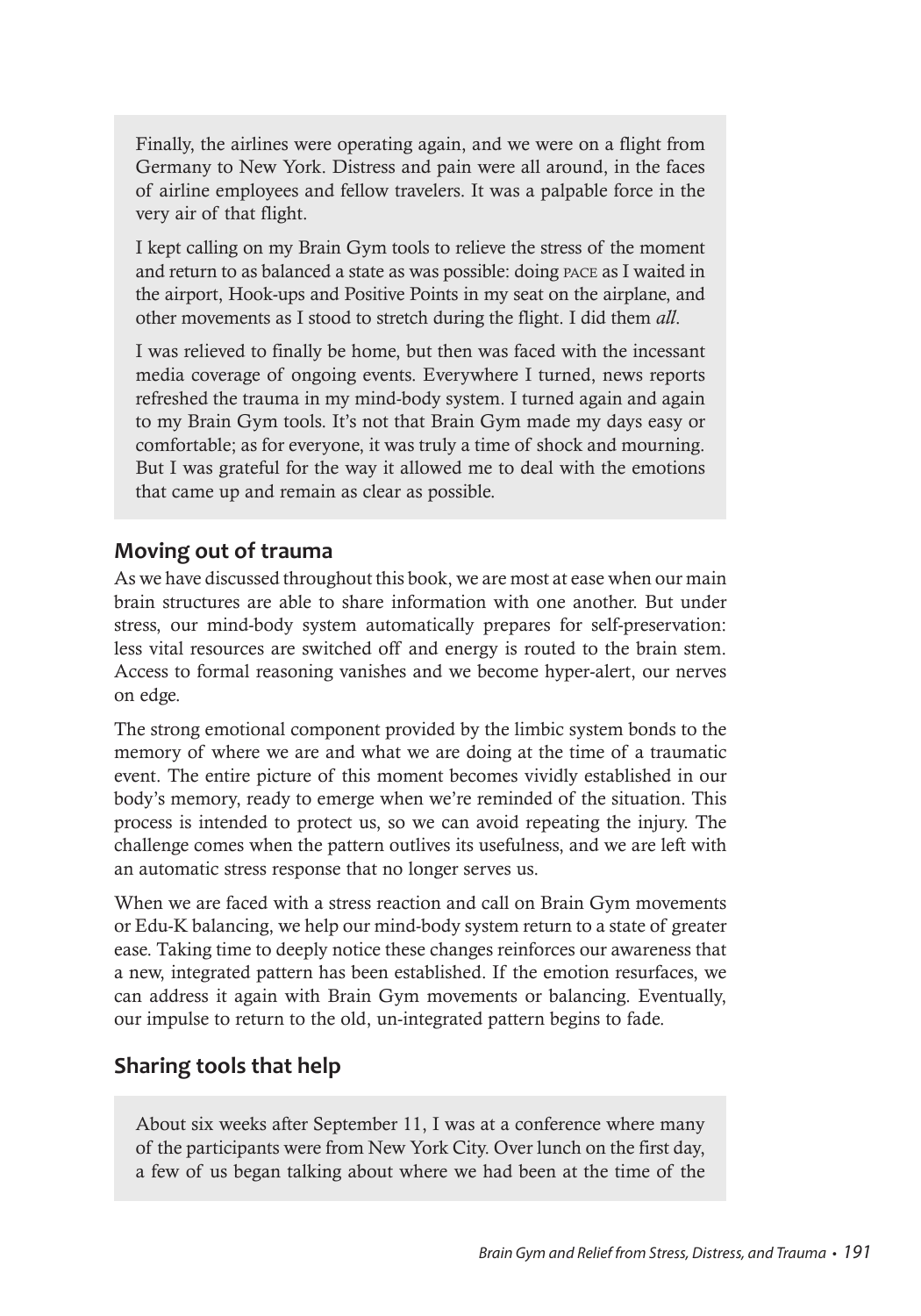terrorist attack. One Manhattan resident spoke of her apartment being enveloped by the billowing, choking dust; another described hearing the awful sounds of disaster: screams, sirens, and more. One had lost a dear friend in the buildings' collapse. Many talked of the emotional toll from watching the nonstop news coverage.

One person now couldn't sleep; another kept feeling a continual knot in his stomach. Our conversation brought up the pain that I was still carrying about this event. A familiar grief crept back into my heart and



Hook-ups Part I

Hook-ups Part II



The Positive Points

Severe post-traumatic stress should be treated appropriately. Depending on the individual and the circumstance, this could include a combination of psychotherapy and Brain Gym sessions or other interventions as well. But you may find that Brain Gym techniques alone are very helpful in profoundly reducing the immediate effects of trauma.

my muscles tightened: I had vividly "called up" the trauma pattern that became established that awful day.

At the height of our conversation, I found myself leading everyone into Hook-ups and then Positive Points. We all became quite still. Before long, I heard the sounds of deeper breathing in those around me and noticed that I was breathing more deeply, as well. Shoulders gently dropped as everyone began to release long-held tension. Furrows on foreheads began to soften as faces relaxed, and I noticed that my own thoughts had slowed down. I could now feel my heart beating, and it felt soft, yet strong and available. Looking around, it was clear to me that a significant shift had occurred.

At this point, I suggested that everyone think again about the events of September 11. It took some time for people to speak. One woman finally shared, "I can remember what happened that day, but it's more distant. It's like it was much longer ago." Another person said, "I can think about it and still breathe. This is different." A third said, "I keep looking around inside for that sharp pain, and it's just not there. I don't get it."

The next day the "sleepless" woman shared that she had actually slept through the night. "I lay down and just drifted right off to sleep. I feel rested for the first time in weeks." Another person reported he wasn't "carrying such a heavy burden anymore." Everyone shared that they were experiencing a positive change. One man had actually called his wife and described Hook-ups over the phone so she could use it herself and share it with their children. Several people reported how much it helped to use Brain Gym when the old feelings came up again (as they will do).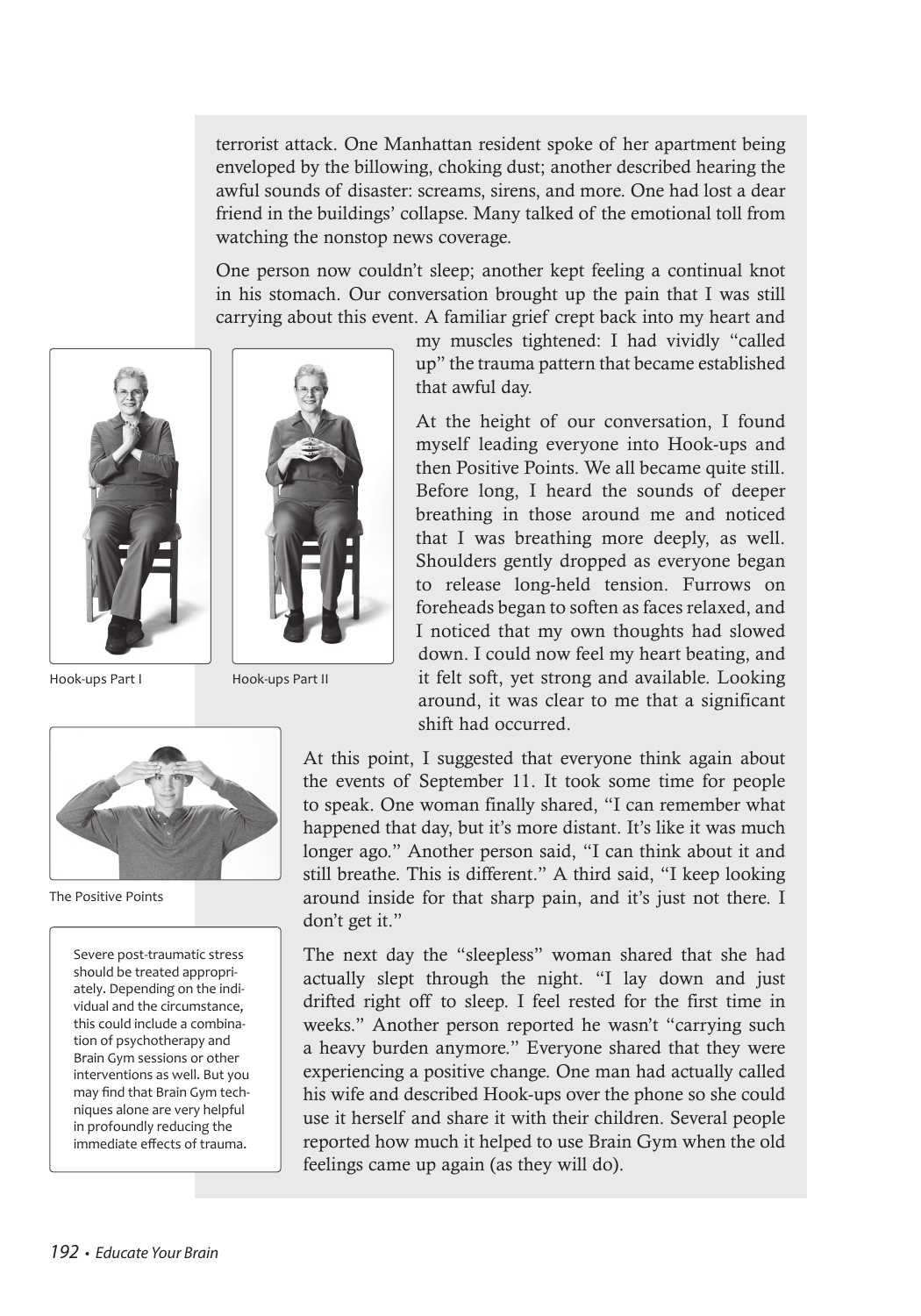Clearly, the events of September 11 were extraordinary, and nothing is a "magic fix." We talked about how trauma affects us on many levels and that we may need to address it over time, through whatever modalities work best for each of us.

If my telling of this story about September 11 has brought up unpleasant memories for you, you might like to experience these same Brain Gym movements now.

} Notice first how you feel when you recall the events of that day. Then, gently move into Hook-ups. Become aware of anything shifting or releasing: your level of muscle tension, depth of breathing, whatever presents itself to be noticed. At some point, you may feel ready to move to Part Two of Hook-ups. After a while, bring your fingertips to your forehead and gently hold your Positive Points. What do you notice now when you recall the events of that day? You can repeat this process as often as you like.

Sometimes, just these few movements can make a significant difference.

### **An organic intervention**

A teacher I know quite well is trained in Brain Gym. On the morning of September 11, just after the news of the attacks had been announced in her school, she went to as many classrooms as she could and spoke about what had occurred. Many children talked about how upset and fearful they were. Then this teacher led the children in Hook-ups and Positive Points. In every class she visited, the children said they felt a lot better after doing this. One boy said, "I was really scared. But my tummy settled right down." The teacher encouraged the students to use these Brain Gym movements any time they wanted to, and to teach their family members what they'd learned.

I believe there would be less residual stress stored in our bodies if we used techniques like these as soon as possible after any traumatic event. Doing something helpful doesn't take much; this teacher spent perhaps fifteen minutes in each classroom. I can only imagine what the benefit would have been if every teacher in that school (in our city? in our country?) had known about these simple techniques and used them right away with his or her class, and from time to time after that, when discussing this horrifying day. We can't foresee all the challenging experiences that life may hold for us, but by addressing trauma promptly with effective tools, we can diminish the impact on our mind-body system.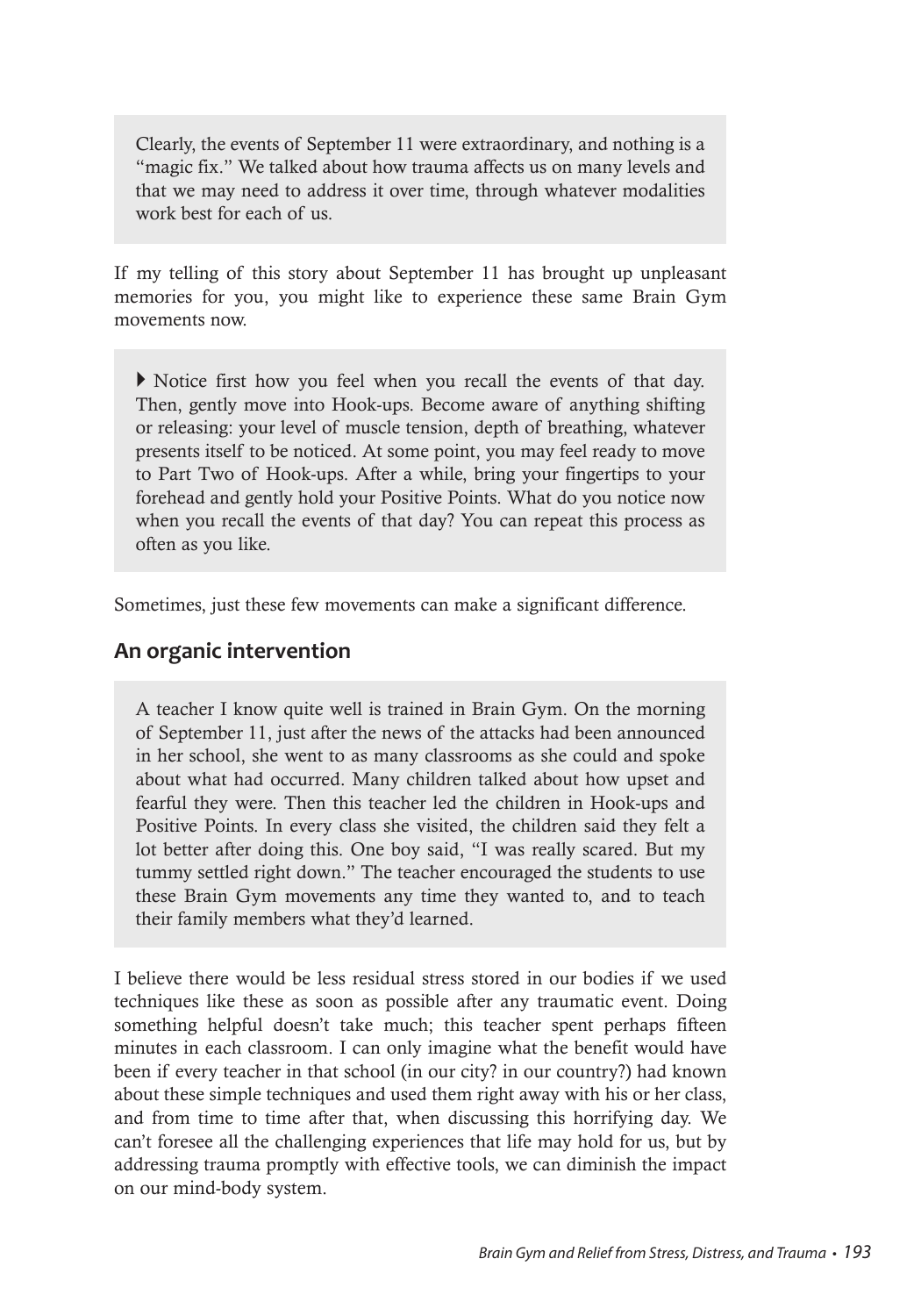### **Tools for everyday use**

Most of us will (fortunately) never directly experience the kinds of devastating events described above. However, stress, distress, and trauma come in all shapes and sizes, from being sorely embarrassed, to failing in math again and again, to being injured in a fall. How reassuring to have something so simple and effective to use in times of need!



The Positive Points

I walked into the locker room at my gym and found an elderly woman holding icepacks on her cheekbone and knee. She'd slipped on a puddle as she returned from her water-exercise class. Falling holds real terror for elderly people, considering how fragile their bones may be. This woman's eyes were wide open and she was trembling, despite her claims of "I'm fine. . . . " I introduced myself and told her I might be able to help her feel better soon with a couple of quick techniques, to which she agreed. While she sat in Hook-ups, I held her Positive Points.

After just a few moments, I felt her almost melt under my hands as the tension drained out of her; her rigid body relaxed and she slumped against the back of her chair. She looked up and said, "I really do feel a lot better! How did you do that?" I showed her again how to sit in Hook-ups and where her Positive Points were so she Hook-ups and<br>
could do these movements at home, and I went on my way.

> We resolve trauma a bit at a time. And, I believe, when we address it immediately, the simplest of actions can bring powerful resolution. Hook-ups and the Positive Points: I invite all of you to use these tools and share them with others, whether dealing with trauma or just the stresses of daily life.

This selection is Chapter 18 of the book *Educate Your Brain: Use mind-body balance to learn faster, work smarter, and move more easily through life*, which introduces and illustrates many of the concepts that comprise the practices and philosophy of the Brain Gym® program. It was written by Kathy Brown, M.Ed., and published by Balance Point Publishing LLC, ©Copyright 2012.

What follows is an Addendum containing two additional stories about the use of Brain Gym techniques to address trauma. At the time of printing *Educate Your Brain*, much editing needed to occur to keep the chapters a manageable length, and these stories were removed. The author includes them here to make this PDF resource more helpful. This Addendum is ©Copyright Kathy Brown, M.Ed., 2013.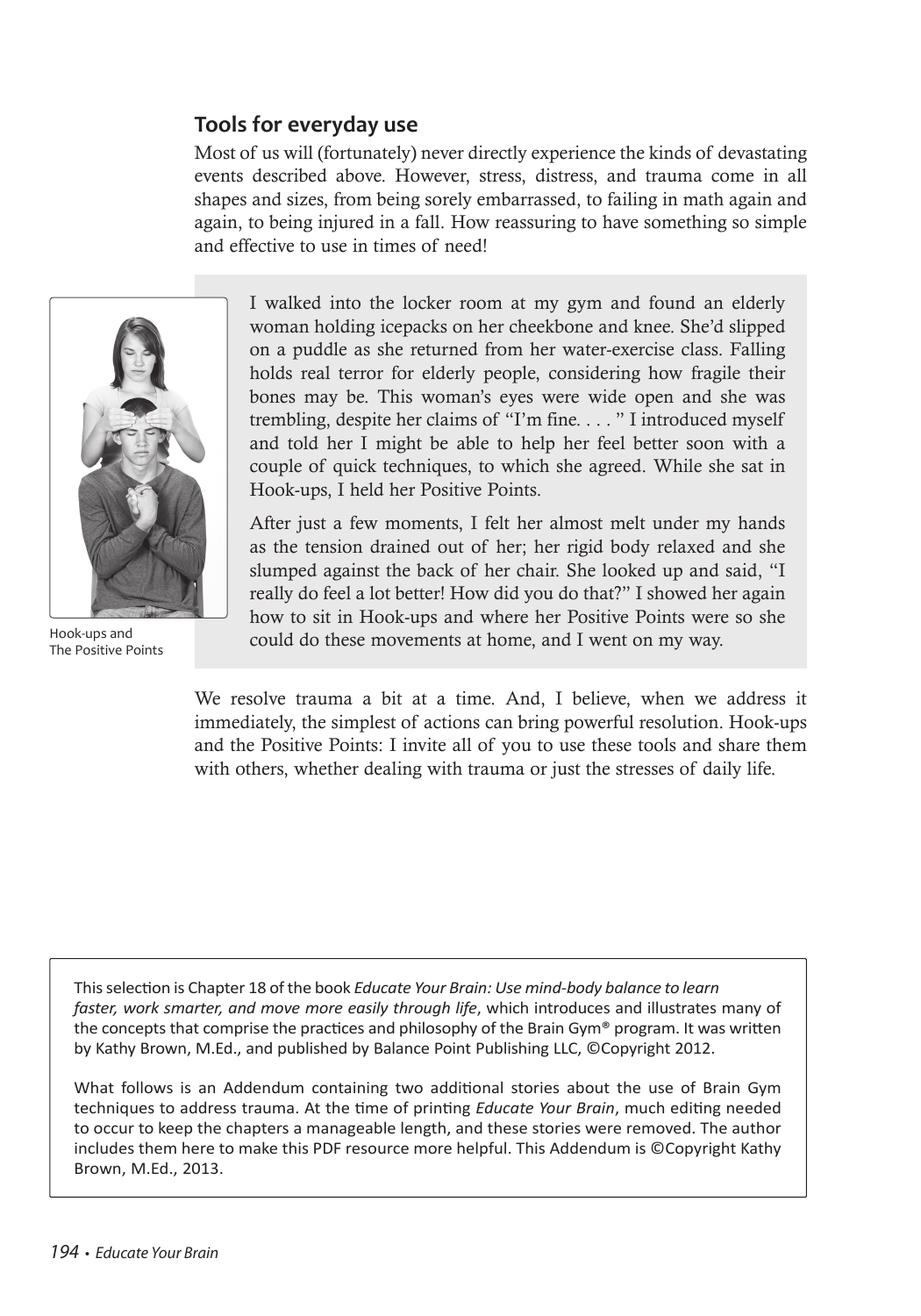### Chapter 18 ~ Addendum

### **Healing from the inside out**

Here is the story of how a professional trauma specialist found the simple Brain Gym movements to be amazingly effective in a different circumstance.

In 1989 Svetlana Masgutova, Ph.D., then head of Ascension Institute of Psychology in Orechova-Zoueva, Russia, began supervising emergency therapy services for the scores of traumatized and badly burned children who had survived one of the most tragic train accidents ever to occur. Sparks from two trains had ignited fumes that spread for miles from a massive natural gas pipeline leak. Hundreds of passengers died instantly, as the fireball explosion charred all trees within a three-mile radius, and broke windows seven miles away.

Skilled in managing disaster recovery (she had previously organized and trained psychological recovery teams for Chernobyl and other disaster sites) Svetlana found that her existing techniques were simply not sufficient to help the children process and release the magnitude of the trauma they had experienced: the sights and sounds of exploding train cars, death of parents and siblings, burning bodies. She says these children were "stuck in the brain stem freeze-or-flight response," and had "no perspective on how to survive." After three months, over half the nearly 400 badly burned children had died; the rest were symptomatically depressed, and continued to draw only dark, horrifying pictures of the accident in their art therapy sessions.

It was at this point that Svetlana came across the "little orange Brain Gym® book,"<sup>1</sup> the small volume containing Paul and Gail Dennison's initial description of the 26 Brain Gym movements, illustrated with Gail's drawings. It had been left in Russia by Carla Hannaford, Ph.D., after she taught a basic Brain Gym course there in 1988, through the Association of Humanistic Psychologists (AHP) Soviet Project. Svetlana's intuition prompted her to explore these Brain Gym movements with the traumatized children.

She found that using Brain Gym movements created a "safe space" for the children before the therapists did memory release work with them. It had a remarkable effect. Initially the children

had drawn horrifying scenes of the disaster, in only red and black, but within a few weeks they began depicting the fire as smaller and smaller in their artwork. Soon they began drawing in brighter colors, and then rendering cheerful images such as butterflies, rainbows, and people running through meadows. The children began healing physically, and their emotional state became much more positive. The experts onsite



The "little orange Brain Gym book"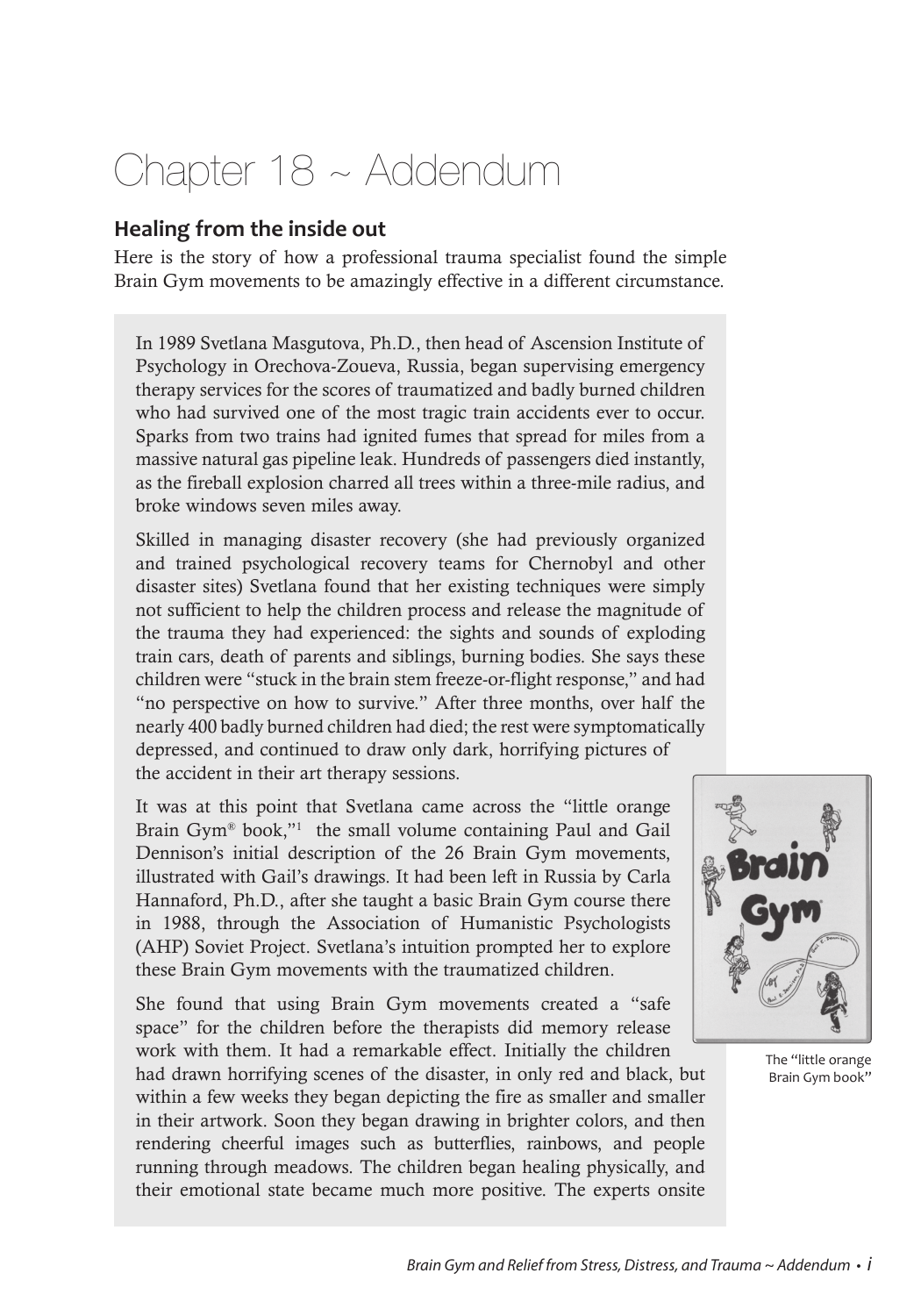Svetlana Masgotova eventually became fully trained in the Brain Gym® and Educational Kinesiology programs, and began teaching others. Psychologists and doctors in major cities throughout Russia are now using these tools very successfully with people of all ages, to address all kinds of issues. Svetlana continues her research on the many uses of Edu-K, especially in relation to infant reflex development. She is now a member of the Edu-K International Faculty and is a highly regarded presenter at its international conferences.

recognized that these children had recovered much faster than those in other facilities, who had not experienced Brain Gym movements as part of their therapy.

The entire story of this incident is told in the compelling *Trauma Recovery: You Are A Winner – A New Choice Through Natural Developmental Movements*, by Masgutova and Curlee. Svetlana writes, "Being a scientist, I promised myself that I would set up in-depth studies of the phenomena resulting from these exercises because I knew of nothing else that could take children so quickly from a past tragedy into present reality."<sup>2</sup>

### **Tsunami trauma recovery**

More recently, Brain Gym consultants Tan Li-Anne of Singapore and Henry Remanly of Indonesia offered trauma recovery support in their own region. They went to the towns of Medan

and Banda Aceh, where the devastating tsunami of December 26, 2004 killed many thousands of people and washed away entire villages, leaving survivors with shocked and shattered lives.

They worked through an Indonesian non-governmental organization called *Aceh Sepakat*, which roughly translates to Aceh Unity. In fact, this was the first agency to arrive in Aceh, even before the government. "Since Henry Remanly and I are Edu-K and Touch for Health Instructors, we believed we had valuable skills to support the survivors—we just wanted to be where people needed us," Li-Anne says. She and Henry, separately and together, made four trips to Indonesia overall. On their fourth they were joined by Edu-K instructor Moira Dempsey of Australia (formerly of Singapore), who had been providing logistical and financial support all along. Li-Anne goes on to describe their work:

Our goals were simply to:

- Help large groups of survivors clear phobias and trauma surrounding the tsunami
- Give clients tools to manage their own trauma and stress independent of us
- Develop client competence and confidence so they could return to their families and communities to share newfound skills creating a trauma clearing ripple effect<sup>3</sup>

For this, they developed a specific, abbreviated learning menu of eight Brain Gym activities, plus tools from Gary Craig's Emotional Freedom Technique (EFT) program, which they shared through numerous self-help classes in refugee camps (some scheduled, many spontaneous).

They also worked individually with traumatized survivors. One woman, after being carried away by waves over two stories high, was now terrified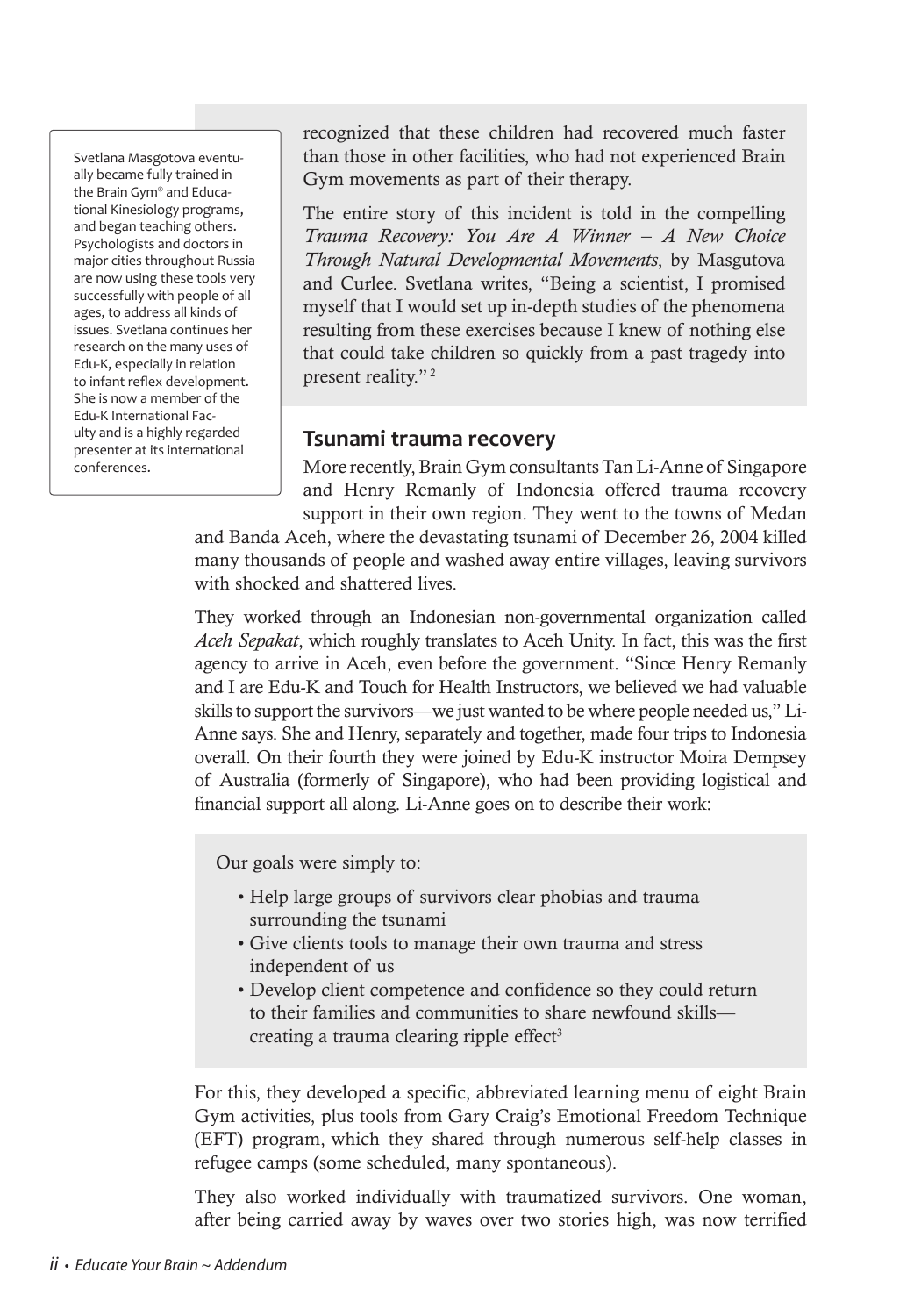of heights. Another kept hallucinating that she was still in the tsunami. A surprising number now experienced knee problems (despite no direct knee injury), as well as difficulty standing and sitting. Many others reported symptoms such as insomnia, hyper-vigilance, fear of water, dizzy spells, psychosomatic pains, and obsession over all they had lost. Li-Anne reports, "More than 90 percent of the time, those

Emotional Freedom Technique (EFT) is an "emotional version of acupuncture wherein we stimulate certain meridian points by tapping on them with our fingertips" while repeating specific affirmative statements.<sup>4</sup>

who completed the course reported that they had their first good night of sleep after their class. One hundred percent of participants reported a 50 to 90 percent reduction of anxiety."<sup>5</sup>

In June of 2006 Li-Anne and Henry took an amended version of this program to Jogjakarta, on the Indonesian island of Java, where they worked with the survivors of the earthquake there, who also expected imminent eruption of nearby Mount Merapi. In 2005 Li-Anne and Henry received the Educational Kinesiology Foundation Award for Humanitarianism for their work in Aceh.

### **Profound possibilities**

I am incredibly grateful for these amazing Brain Gym tools, through which so many people have regained a sense of safety, and of self, as the inner effects of distress fall away.

What is it about these simple movements, that they can have such a profoundly healing effect? Time may tell. And, I love knowing that it doesn't really matter. I can't image that the traumatized children in Russia, or tsunami survivors in Indonesia, cared if there was a scientific explanation. They needed support, and it arrived in the form of simple movements that released the hold that trauma had on them, allowing them to heal from the inside out.

- <sup>1</sup> Dennison, Paul E. and Gail E. Dennison. *Brain Gym®: Simple Activities for Whole-Brain Learning*. Ventura, CA: Edu-Kinesthetics, Inc., 1986.
- <sup>2</sup> Masgutova, Svetlana, and Pamela Curlee. *Trauma Recovery: You Are A Winner—A New Choice Through Natural Developmental Movements*. Iowa: 1st World Publishing, 2007. 54.
- <sup>3</sup> Tan, Li-Anne. "Moving Beyond Survival: Living After Trauma, A Teaching and Learning Menu." *2006 International Brain Gym®/Edu-K Conference Manual*. Brisbane, Australia: Brain Gym®Edu-K Network, Inc. (Aust). 67. 4 *World Center for EFT* Web site: http://www.emofree.com/newcomer.htm. Retrieved
- October 15, 2009. 5 Tan, Li-Anne. "Moving Beyond Survival: Living After Trauma, A Teaching and Learning
- Menu." *2006 International Brain Gym®/Edu-K Conference Manual*. Brisbane, Australia: Brain Gym®Edu-K Network, Inc. (Aust). 68.

*Kathy Brown and Balance Point Publishing LLC offer this Chapter and Addendum for distribution free of charge. You are hereby authorized to share printed copies, PDF copies, and the link to this chapter with anyone dealing with the topics of stress, distress, and trauma (friends, family, agencies, schools, etc.). All disseminated copies in any format must retain their statements of copyright. For any other usage, please see the Copyright page of* Educate Your Brain*, which can be found online along with the link to this chapter at www.EducateYourBrain.com/trauma-recovery.html.*

*Brain Gym® is a registered trademark of Brain Gym® International of Ventura, California. www.braingym.org*

*Copies of* Educate Your Brain *are available at EducateYourBrain.com, through BrainGym.com and Amazon. com, and by ordering through a bookstore near you.*